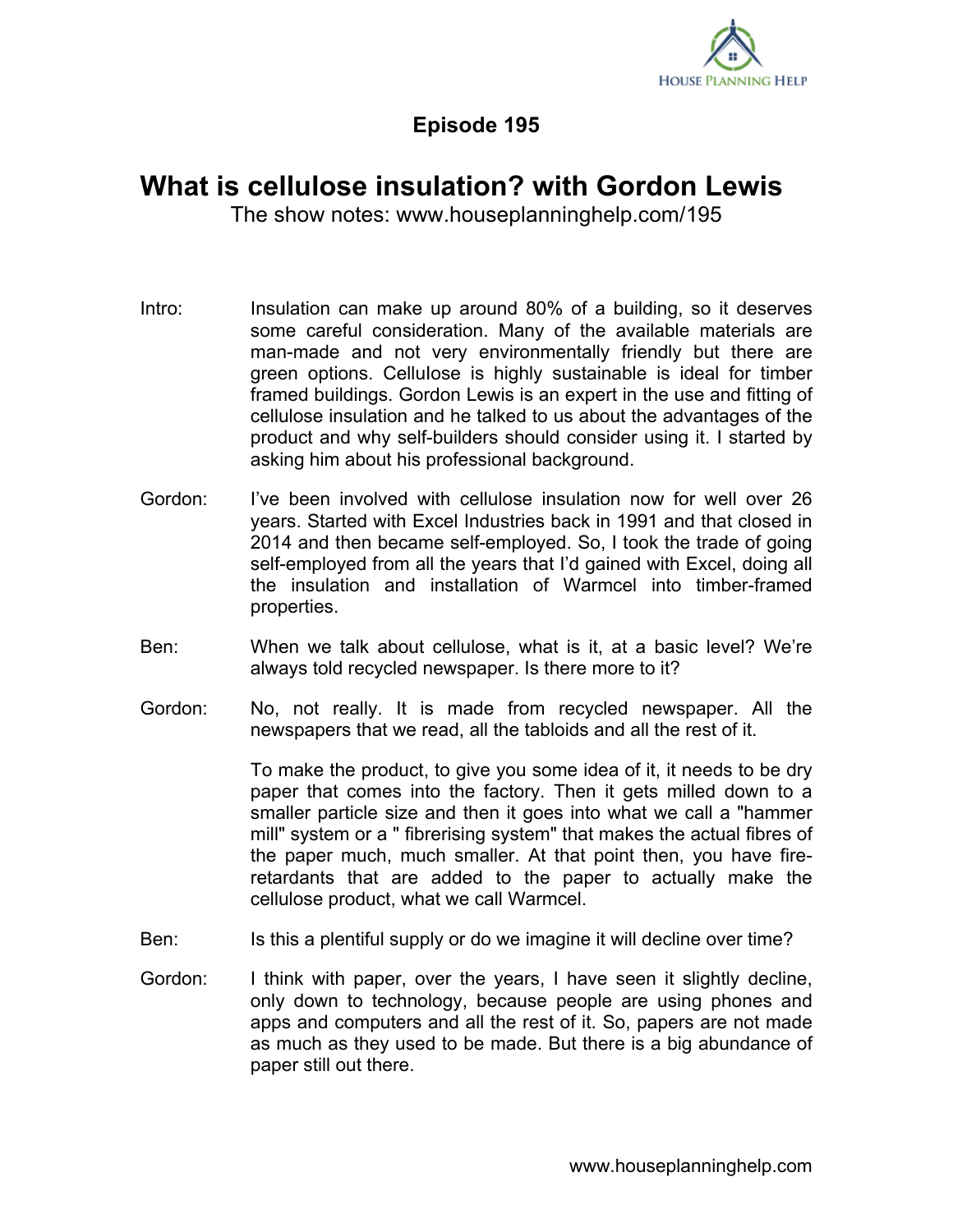

When we had the factory down at Ebbw Vale and down in Rumney, we were getting a lot of paper coming over from Ireland and other different countries. Obviously, they have got a lot of surplus of paper. So, there is a lot of paper out there but it is slowly getting much, much smaller.

- Ben: These factories, I'm imagining there aren't a massive amount of them. How many people make a product like this at the moment?
- Gordon: There are a number of factories. Excel was the sole factory in the UK making insulation, but there is a very small company in Ireland, there are a number of companies in France and then obviously in Europe you've got Finland and Germany in particular, Sweden, Belgium, where there are many more manufacturers of cellulose. Primarily down to the fact that they've got the resources to do a lot more recycling and all the rest of it.

I think there's quite a few that have gone by the wayside. One, due to overhead costs and two, primarily the shortage of paper as well hasn't helped and has closed one or two factories.

But there's still one or two that are manufacturing. Particularly one in the Czech Republic called CIUR and they make the brand of Warmcel. They ship it from the Czech Republic to the UK.

- Ben: Who came up with this idea in the first place? Was it just because the product was there to do something with?
- Gordon: From what I can gather, there was some form of cellulose that was being introduced in either the late '20s or the late '30s in the States. But the actual product as an insulation product, I think it was back in the '70s, early '80s that it became a known product of insulation. That's how far I can remember back to.
- Ben: Is it only ever used with timber frame? You would only ever put it into that void?
- Gordon: Mostly, it's suited and ideal for timber frame buildings. But it can be used in other circumstances. It depends, obviously, on where the insulation is going. Because it's made from paper, you don't want it to come in contact with any damp surfaces or any surfaces where there's a risk of condensation problems.

But primarily, it's designed perfectly for timber frame buildings, whether they be one-off houses, schools – anything that's made from timber frame can accept cellulose insulation.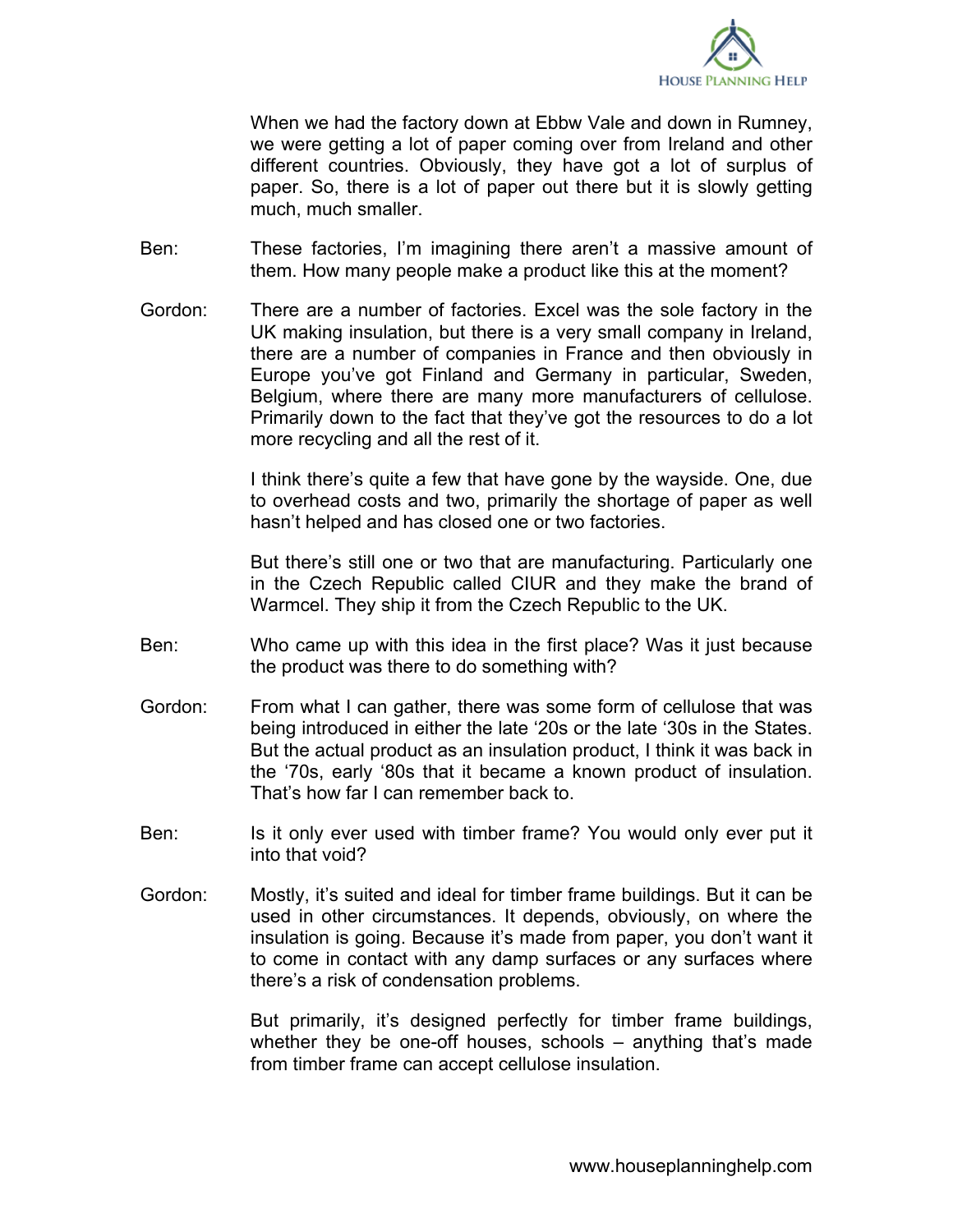

- Ben: Are there similar linings on the inside and outside? What would it look like, that cavity?
- Gordon: There are a number of different types of materials from the outside to the inside, where they're using rigid board on the outside, rigid board on the inside. You've got so many different types of makes of different boards that give thermal performances.

And then you've got materials that can mix and match. For example, you can use a rigid board on the outside and a membrane on the inside. Or you may use a membrane on the outside and board on the inside.

It's all down to the actual sandwich of what the insulation's going out to, basically to have no condensation problems.

- Ben: I know you do lots of these jobs so, I'm hoping you might remember the one where I met you, where you were using the PH15 build. Can you describe the process that you go through, from maybe even costing it up. How do you know how much product you're going to be needing to begin with and turning up and …?
- Gordon: What we need to know first of all is one, where the insulation's going. Is it going into walls, into floors, into a cold loft, what we call an attic space, is it going into a warm roof, what we call a sloping ceiling, internal walls. There are a number of places that we need to know where the insulation is going.

Once we establish what the client wants, where the insulation is going, then we need to know the actual depth of the insulation that's required for walls, for example, and we need to know then the square meterage so we can work out then the actual calculation for the amount of material that's needed.

Once we've got all those figures, where it's going, the area and the size of the material that it's going into, and the thickness, what we do then is work out the average density that's required for that particular area, be it in a wall, or a sloping roof for example, and then with that formula that we use, we can establish how much material is required for that particular build.

- Ben: And then you cut holes in the wall or normally is that prepared, waiting for you?
- Gordon: That tends to be done, these days, when you've got a rigid board on the inside. Generally, nine times out of ten, they're OSB or OSB E1 – it's a vapour control OSB board. What we need to do then, we go in and obviously we can't see where the voids are, but we know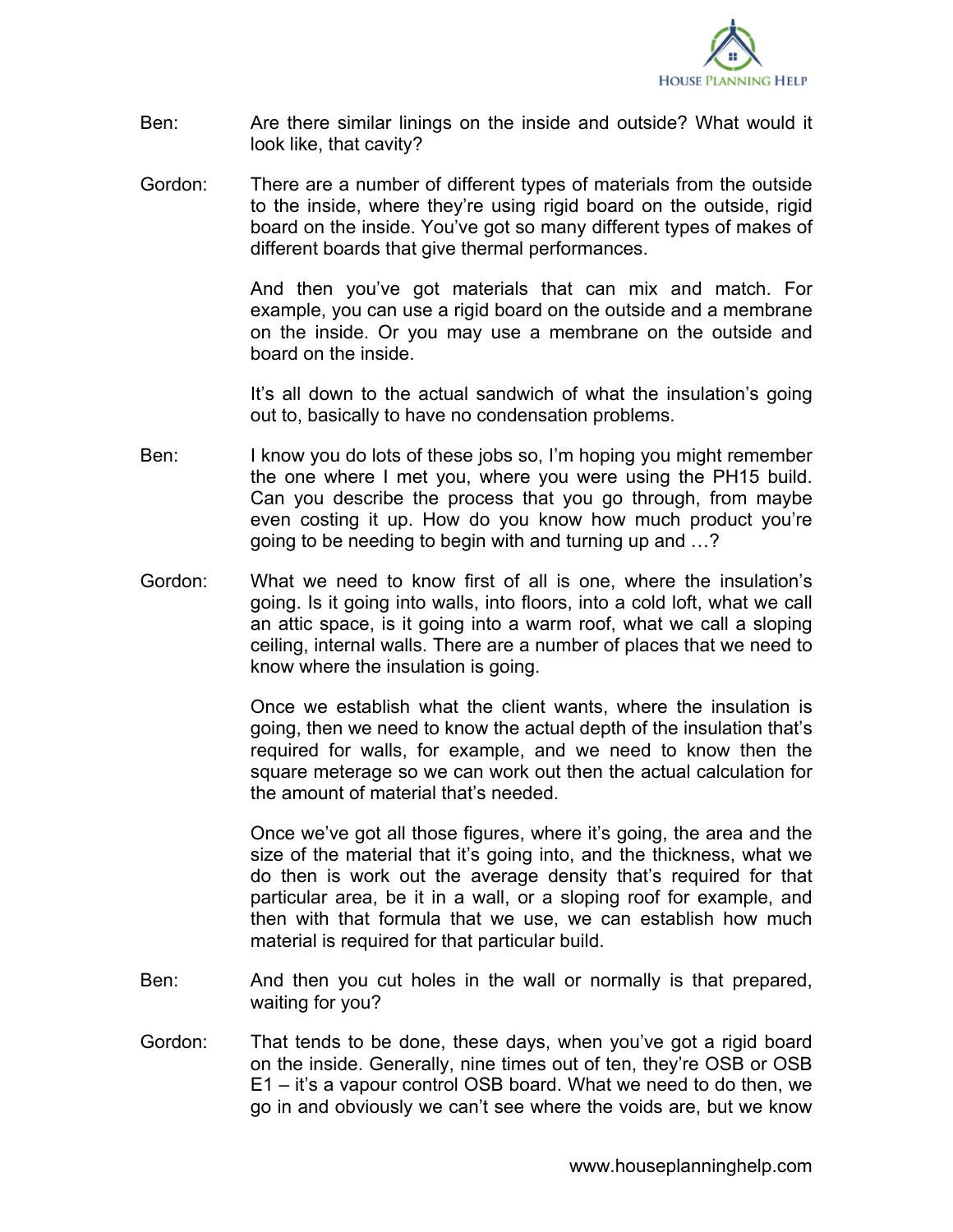

through the nailing pattern or the screw pattern or what have you, or look at drawings for example, we will cut a hole into each void that we need to gain access to, to pump the insulation in.

- Ben: It always seems counter-intuitive, particularly on this property. It's a very air-tight property and then you're suddenly coming in and cutting circular holes everywhere.
- Gordon: Yes. It's a downside, to the point where you look and think, 'oh, you've made all these holes in the walls.' But there's no other way of gaining access to get the insulation in. So, once we've cored the hole and filled up the void with insulation, then we'll make good then with the hole that with cut. We'll put the core back in and then we'll use a special sealing tape then, that will seal the core back over the board. That makes it back to 100% airtight.
- Ben: I don't know whether this is something that they even told you, but it was below 0.01 air changes an hour at 50 Pascal, which is pretty impressive. There aren't too many properties like that in the UK.
- Gordon: I was very impressed with the result. Apparently, it was one of the best they've recorded. So, I was more than happy with what I had done in particular, to core and hole those holes in that property and making sure that all the holes were sealed up properly.
- Ben: And on that, how many holes do you think you cut? I think it's around about a 400 square metre floor area, just to give a visual idea.
- Gordon: I think we may have cored close to maybe 500 holes, cut and repaired. So, that's something to cut all those holes and to repair all those holes. We had to be very, very careful when we did the repairs that the tape was well sealed and there were no creases in the tape either. So, well chuffed with the results.
- Ben: Going back to how you do that, can you describe the equipment that you have both in the van – because you normally have someone working with you there – and then you're at the other end with your pipe, if that's the technical term for it?
- Gordon: Yes, sure. Obviously, we turn up to sites, establish where we're going to start working and whatnot, where the power is and everything, have a look inside the property at where and what needs doing.

We attach the hose to the machine, run the hose into the property. It depends where we're going to start in the house. Generally, we start downstairs on the walls. Particularly when walls are open all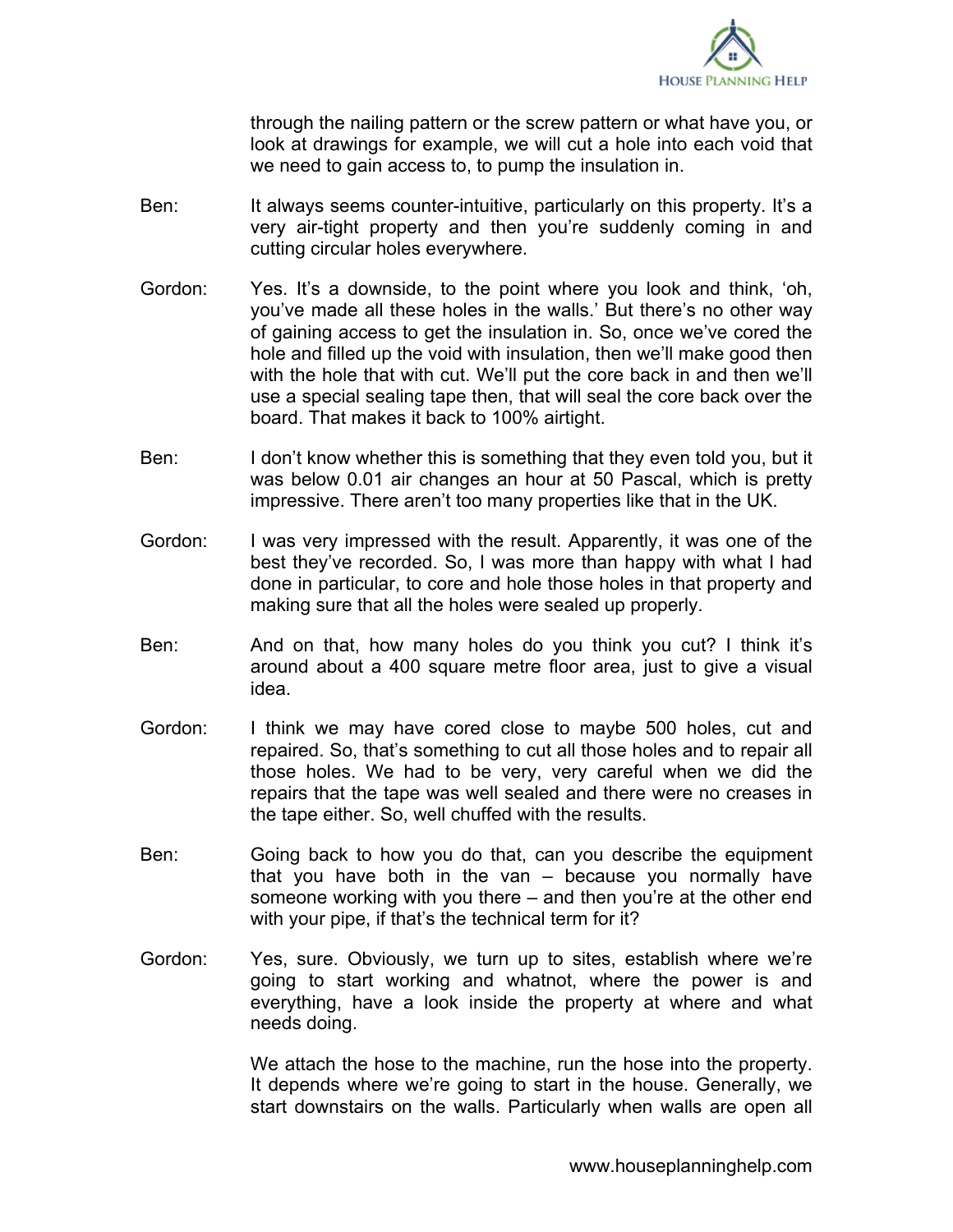

the way through from the ground going up to the first floor or even higher, then we can pump the insulation in on the first floor.

The machine side of things, it's a Krendl machine that I use. I've known Krendl and used Krendl equipment for the last 26 years but I have used many other different types of machine. They're all designed to break up cellulose product, particular Warmcel that we use. The machine breaks up the fibre, it then goes into an airlock generally based underneath the machine and then there are blowers at the back of the airlock that blows the fibre through the hose, to the delivery point where I'm injecting the fibre in.

- Ben: How do you know you've got enough in each cavity and there's not a hole or a space? Or does it just happen by magic?
- Gordon: Mostly, it's down to experience. But when you are filling sections and you've got the equipment set up right and you have the certain special tools that we use to inject the fibre in, you just get used to what you're doing.

Saying that, you can carry out tests to make sure that the insulation's gone in at the right density and that it is where it's blown to. You could core extra holes if you wanted, but once you get used to installing the insulation, you get a feel for it. You know that you've reached the point of no return, to stop pumping and you continue then pumping somewhere else. It's that type of thing really.

- Ben: You mentioned around about 500 voids in this particular property. How do you make sure you don't miss one?
- Gordon: A lot of it is a case of when you do a lot of timber framed houses, you get to know the make-up and design of a lot of these frame kits. You get to know the nooks and crannies, the small gaps, especially above windows and doors, they're particular things to watch out for.

Especially in the corners of buildings where sometimes you may be able to gain access on the inside of the building but if they've butted up together and there is no access, then you have to gain access on the outside of the corners of the property.

With saying that, there are a few things you can do. One, you can look at the drawings to find out where all these spaces are, but they tend to change now and again when the property's being built. Sometimes you can speak to the guys who put the boards on. They can tell you where these gaps are. You can ask the builders or whoever to write on the boards for you sometimes. I've been on jobs where they've actually written on the OSB board to say there's a gap or not a gap. Just put a little cross or something. That makes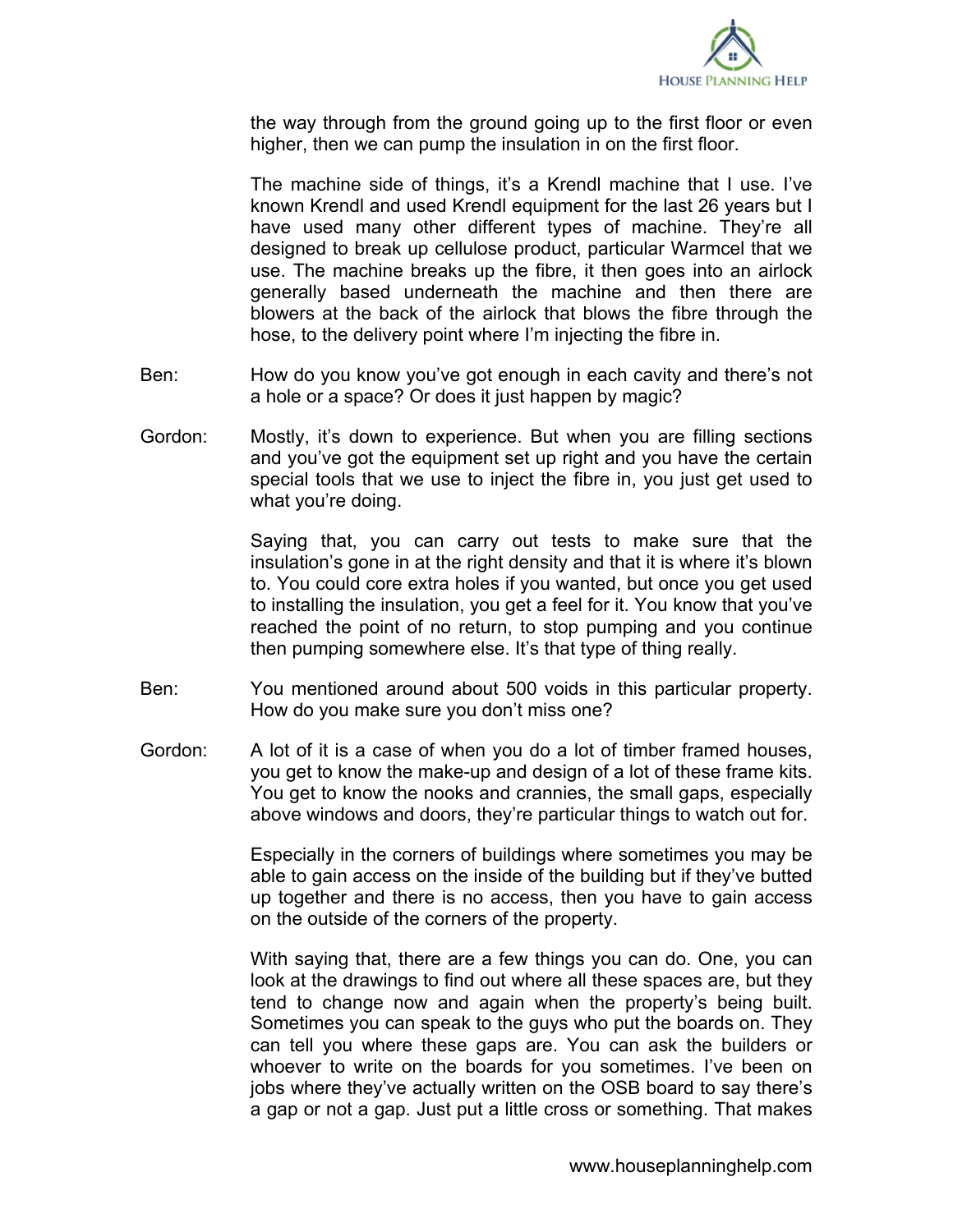

life easier. And sometimes, if I'm in doubt, I'll drill a small hole to check if there's a space or not.

There's always a way around it, that we'll find something that needs to be filled.

- Ben: I don't know this fact 100%, but when I was chatting to Janet, who was the architect on this project and also one of the founders of the PH15 system, she was saying something like when you look at the building, 80% of it is insulation. Does that sound about right?
- Gordon: Probably, yes.

I'd say about that figure because when we tend to work out calculations, for example, of the amount of material that's going in, I make a final deduction then, particularly if you have the gross square meterage, you'd take it as anything between 12 and 15% for the timber fraction, as we call it, taking out the doors and windows and the timber that's used. Because obviously, that then is deducted from the amount of material that's needed.

So, that 80% figure is probably about right of actual insulation going in.

Ben: I can see that this is a very ecological way of building. I think one concern that maybe a lot of people have is moisture. So, let's talk a little bit about that and addressing some of these issues.

> When you blow in your insulation to begin with, is it always a covered building or not always?

Gordon: Generally, the rule of thumb is that before any installation is carried out with cellulose, you need the building to be wind and watertight. Particularly watertight. Because you don't want any water ingress to get into the walls, you don't want water ingress to get into any part of the building really, where cellulose is going to go.

> Too much water and cellulose is not a good thing, particularly if you've got a constant leak or there's rainwater continually getting into the frame of the building. So, that's why the building needs to be wind and watertight.

> As long as it's watertight, that's fine. If the doors and windows are not in, it's not a problem as long as those access areas, the doors or the windows, are masked off with polythene, for example, on the outside plus on the inside as well, to stop that rain being driven in through those areas. Particularly through the windows and doors.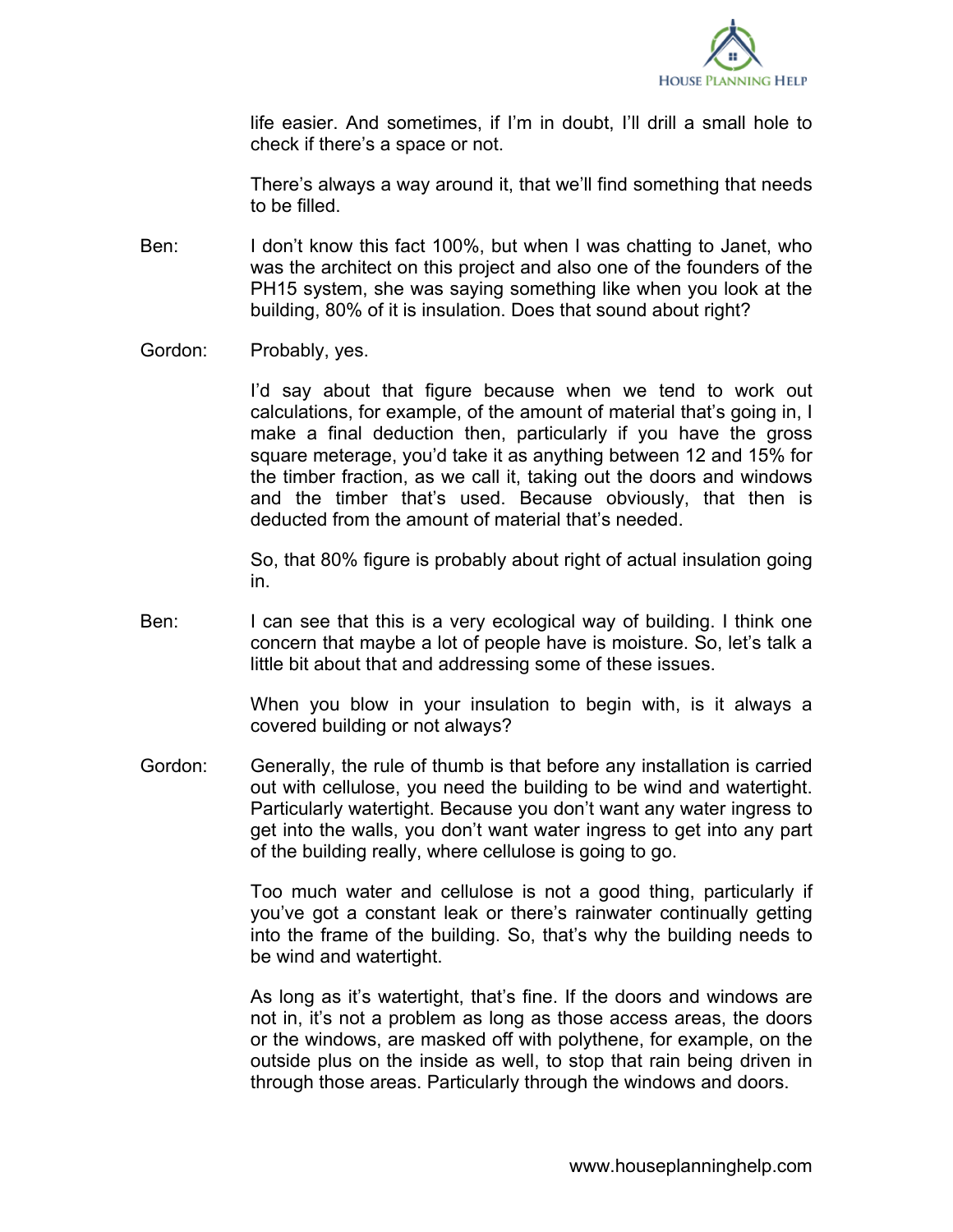

- Ben: Do you inspect those areas as you get ready to put it full of cellulose?
- Gordon: What I tend to do is particularly if it's been raining, or not raining as the case, you generally find if it's been raining, you will tend to see staining particularly on boards, for example, and you'll see rainwater accumulate and dribble through to the bottom of the void on a wall, for example. And then you may see a patch of water that may have gathered or tried to dry up over a day or two.

So, what I would do then is drill the wall, because the hole that we drill, you can shine a torch inside for example and see if it's still damp. If I put my hand in and it's still damp then obviously they've got an issue that needs to be addressed to stop that water from getting in.

- Ben: Over time, there's no risk of water getting in anyway? It's a timber structure so, does that not just break down or have the potential to?
- Gordon: It's a case of ideally, once the frame of the building is sealed then from wear and tear, there could be an issue later on where rainwater may penetrate in. Hopefully not but if it does and if it's of a small amount then the insulation can take up a certain amount of moisture and it will release it. It will dry up and cope with a certain amount of moisture. But not too much. Like, a bad leak going into the insulation, it would need then to be removed. Because you'll have problems then with damage or staining through the inner boards, for example.
- Ben: Does that happen often? You're brought back to something where you have to clean out the void and …?
- Gordon: I have done it in the past but that's only down to mismanagement of the site really, where we've told the builder or whoever that if they don't get the building watertight, you're going to have a problem. We've insulated the property, for example, and days or weeks have gone by, and nothing has been rectified or they've been delayed for whatever reason and then the weather has turned nasty. All this rain has continued to pile down on the building and it's made its way through into the insulation, to the point of totalling soaking the insulation, making it slump.

You can see the damage then to the boards because the boards tend to warp and all the timbers look damp. Then when we're asked to come back to remove all this wet material, we have to do the opposite. We have to cut a large hole in the board, if it's not too badly damaged, or the whole board is taken off, and then all that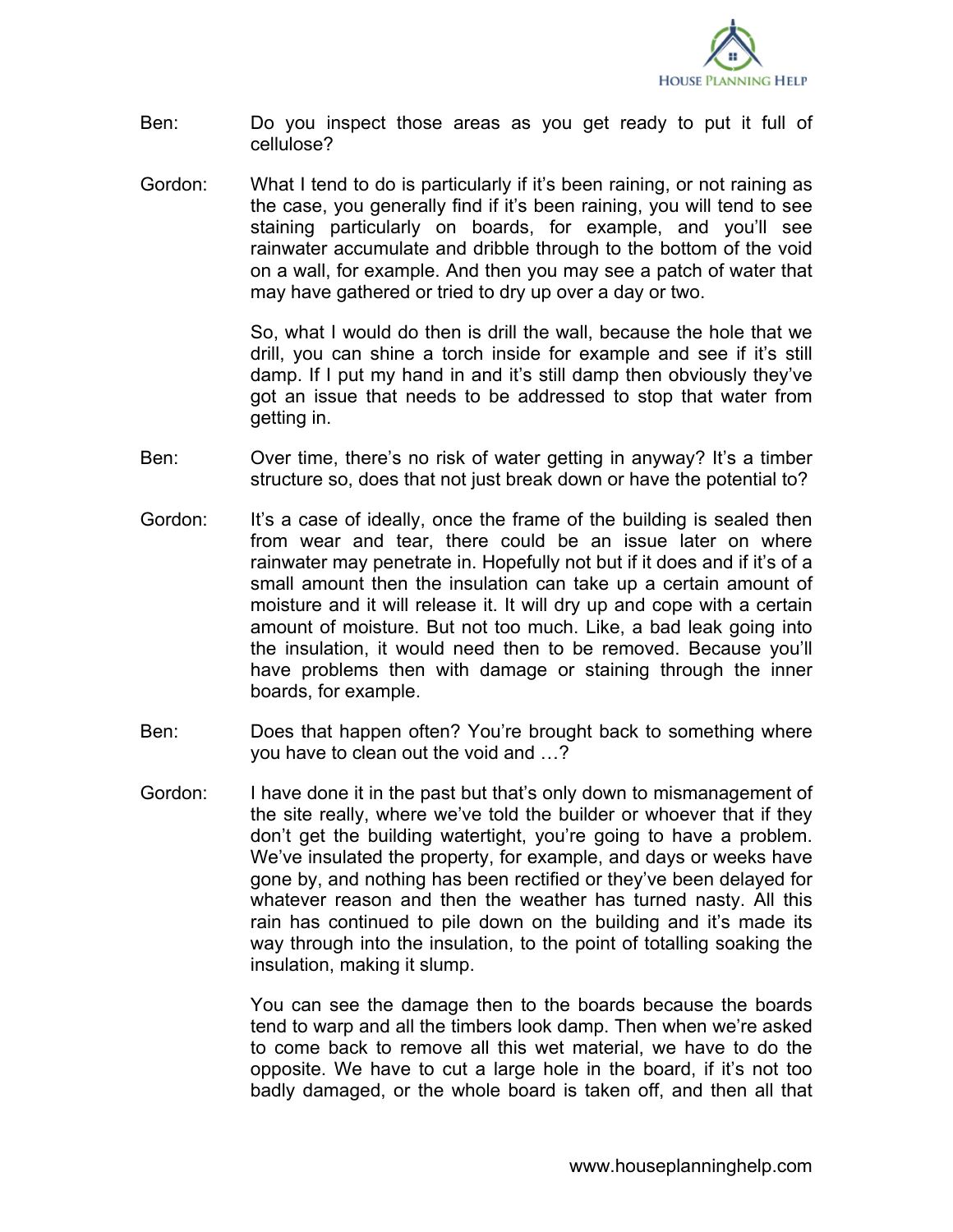

wet insulation is totally removed before it can be replaced with dry. But only replaced with dry once the building is watertight.

- Ben: But this is not something that happens that often?
- Gordon: No. It's few and far between. Over the 26 years, I can count on my hand possibly – maybe three or four times. So, that's not too bad. But of those ones that failed, it was down to problems that were managed by people that didn't understand that the building needs to be wind and watertight and they had a problem.
- Ben: How long will we expect this to last? Are we suddenly going to have lots of issues with this insulation or will it just go on and on?
- Gordon: Generally, once the insulation's in, it's there for the lifetime of the building. As long as the fabric and the structure of the building is sound, it'll be there forever and a day. It'll be fine.
- Ben: Would you say this is getting more popular as an insulation choice? How do you see this market?
- Gordon: It's growing to the point of there's more and more people looking to push for a greener product and get the benefits of using Warmcel or another cellulose product.

I can see it increasing very, very slowly, where people are looking to recycle as much as they possibly can. Whether it be the insulation, the boards, all sorts of things, and sourcing the material as locally as possible.

- Ben: When you look at other insulation types, do you see this as the most sustainable? How do you think it fits into the market?
- Gordon: For being sustainable, it's up there with the rest of them, cellulose being right at the very top. You've got other insulation products that are near the mark. Sheep's wool and all the rest of it. And then you can whittle your way back down to the man-made materials, fibreglass, rockwool, polyurethane foam, Kingspan and Celotex. There's all those types of insulation out there, which are always going to be out there. But cellulose is slowly creeping back into the marketplace and doing a great job.
- Ben: So, if someone is looking at this seriously, perhaps they know they're going timber frame but want to consider cellulose as well, is there anything that they need to do or can this work with any timber frame?